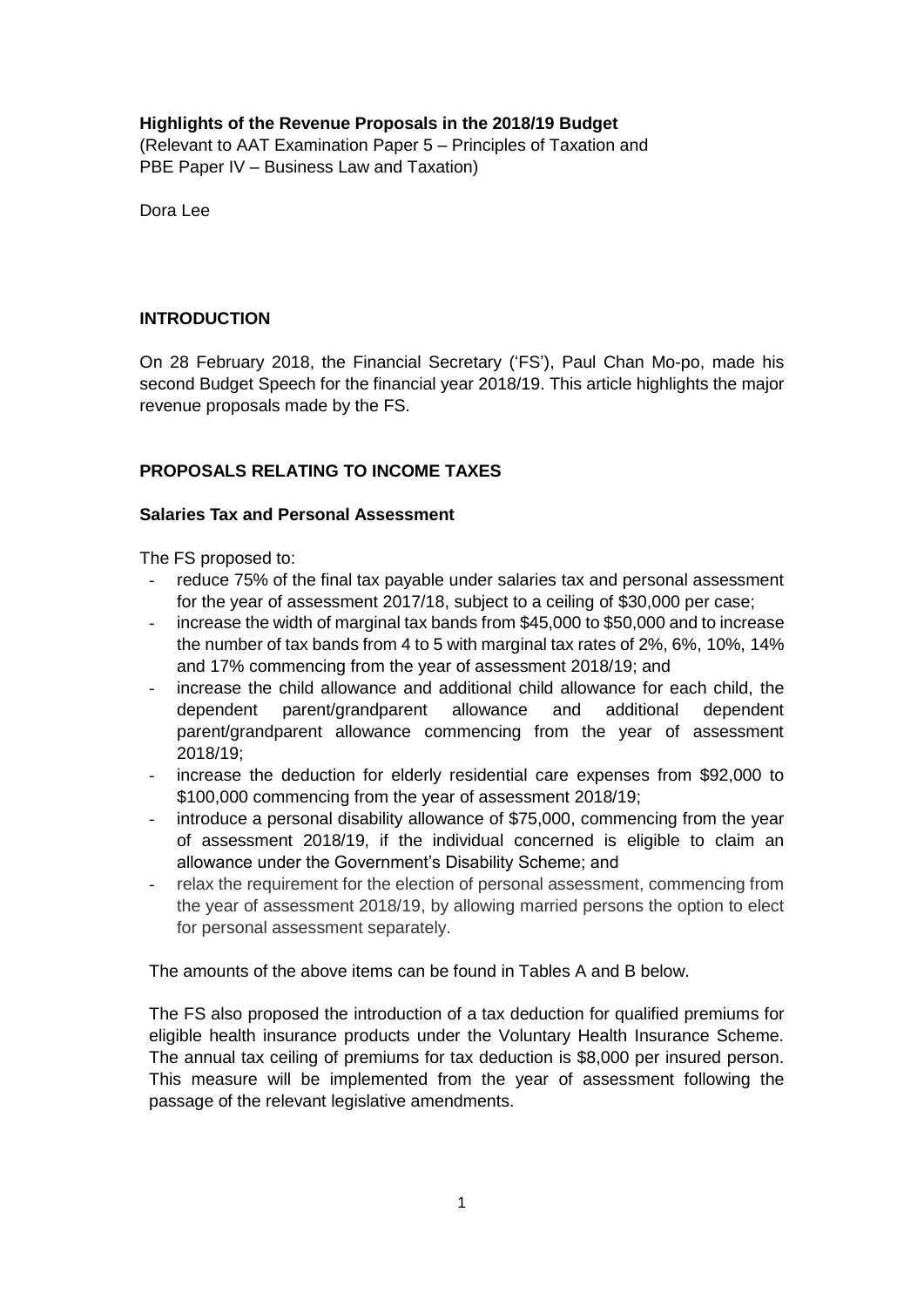# **Property Tax**

No changes have been proposed.

# **Profits Tax**

The FS proposed to:

- reduce profits tax for the year of assessment 2017/18 by 75%, subject to a ceiling of \$30,000 per case;
- amend the qualifying debt instrument scheme to increase the types of qualified instruments such that debt securities listed on the Hong Kong Stock Exchange will also become eligible; and
- extend the scope of tax exemption from debt instruments with an original maturity of not less than seven years to instruments of any duration; and
- enhance tax concessions for capital expenditure incurred by enterprises in procuring eligible efficient building installations and renewable energy devices by allowing tax deduction to be claimed in full in one year instead of the current time frame of five years.

## **Summary of Personal Allowances, Deductions and Tax Rates**

A summary showing the personal allowances and deductions for the years of assessment 2017/18 and 2018/19 is shown in Table A.

| Taple A: Personal Allowances and Deductions            |         |            |  |  |  |
|--------------------------------------------------------|---------|------------|--|--|--|
| Year of assessment                                     | 2017/18 | 2018/19    |  |  |  |
|                                                        |         | Proposed)  |  |  |  |
|                                                        | \$      |            |  |  |  |
| <b>Personal allowance</b>                              |         |            |  |  |  |
| <b>Basic allowance</b>                                 | 132,000 | 132,000    |  |  |  |
| Married person's allowance                             | 264,000 | 264,000    |  |  |  |
| Single parent allowance                                | 132,000 | 132,000    |  |  |  |
| Child allowance                                        |         |            |  |  |  |
| $1st$ to $9th$ child (each)                            | 100,000 | $*120,000$ |  |  |  |
| Additional child allowance in the year of birth (each) | 100,000 | $*120,000$ |  |  |  |
| Dependent parent/grandparent allowance (aged 60        |         |            |  |  |  |
| or more, or eligible for government's disability       |         |            |  |  |  |
| allowance)                                             | 46,000  | $*50,000$  |  |  |  |
| <b>Basic</b>                                           | 46,000  | $*50,000$  |  |  |  |
| Additional (for dependant living with taxpayer)        |         |            |  |  |  |
| Dependent parent/grandparent allowance<br>(aged        |         |            |  |  |  |
| $55 - 59$                                              |         |            |  |  |  |
| <b>Basic</b>                                           | 23,000  | $*25,000$  |  |  |  |
| Additional (for dependant living with taxpayer)        | 23,000  | $*25,000$  |  |  |  |

### **Table A: Personal Allowances and Deductions**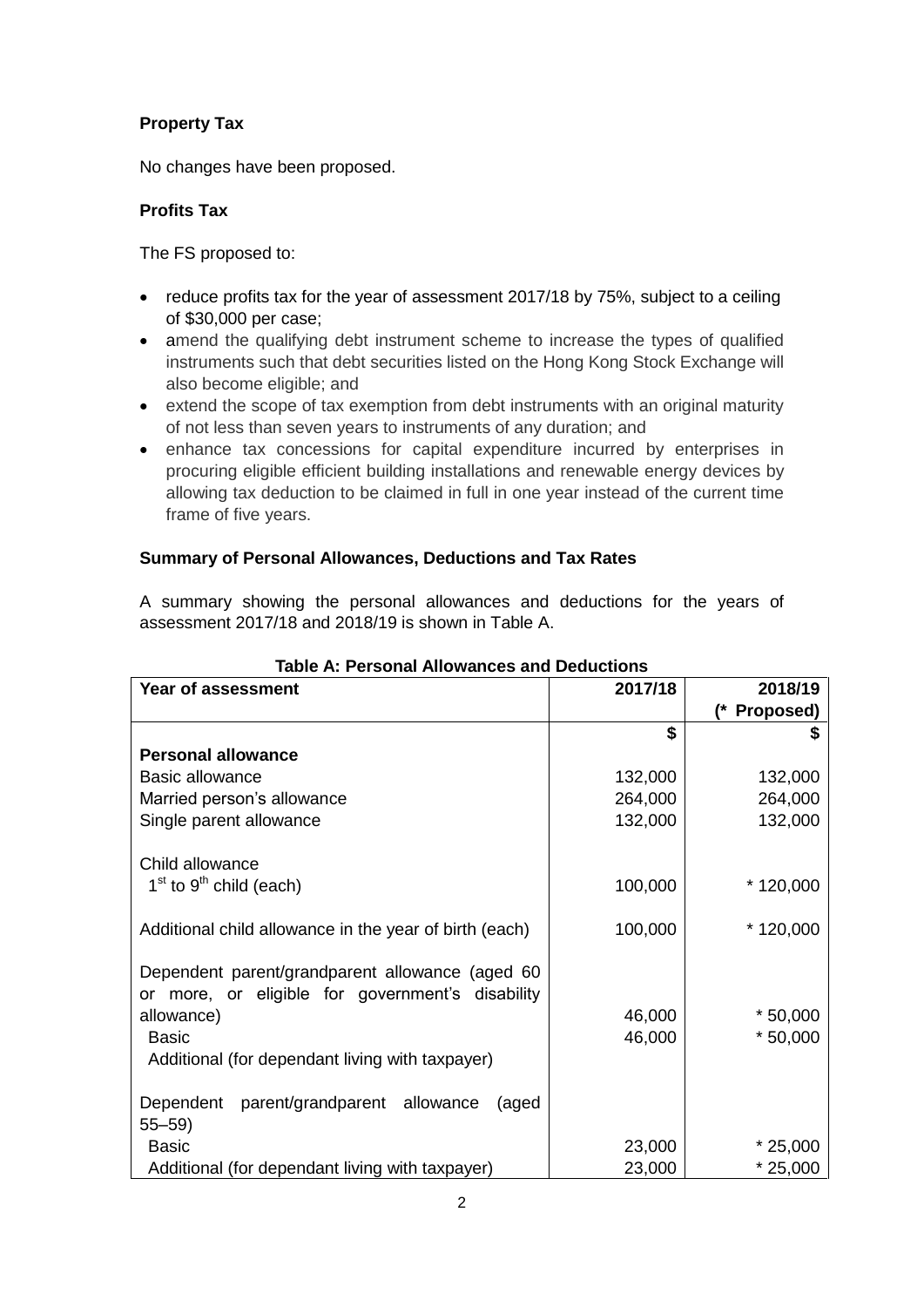| Dependent brother/sister allowance           | 37,500   | 37,500     |
|----------------------------------------------|----------|------------|
| Disabled dependant allowance                 | 75,000   | 75,000     |
| Personal disability allowance                | N/A      | 75,000     |
| <b>Deductions</b>                            |          |            |
| Self-education expenses                      | 100,000  | 100,000    |
| Home loan interest                           | #100,000 | 100,000    |
| Elderly residential care expenses            | 92,000   | $*100,000$ |
| Contribution to recognized retirement scheme | 18,000   | 18,000     |
| Approved charitable donations                | 35%      | 35%        |

*\* As proposed by the Financial Secretary in his Budget Speech for 2018/19. # The entitlement period for the deduction of home loan interest has been extended from 10 years to 15 years from the year of assessment 2017/18 onwards.*

A summary of the tax rates for the years of assessment 2017/18 and 2018/19 is shown in Table B.

|                  | 2017/18                          |     | 2018/19                   |     |
|------------------|----------------------------------|-----|---------------------------|-----|
| Standard rate    | 15%                              |     | 15%                       |     |
| Corporation      |                                  |     |                           |     |
| profits tax rate | 16.5%                            |     | 16.5%                     |     |
| Progressive      | $$1 - $45,000$                   | 2%  | $*$ \$1 - \$50,000        | 2%  |
| tax rates        | $$45,001 - $90,000$              | 7%  | $*$ \$45,001 - \$100,000  | 6%  |
|                  | $$90,001 - $135,000$             | 12% | $*$ \$100,001 - \$150,000 | 10% |
|                  | > \$135,000                      | 17% | $*$ \$150,001 - \$200,000 | 14% |
|                  |                                  |     | $*$ > \$200,000           | 17% |
| Salaries tax     | * Waive 75% of the final tax,    |     | N/A                       |     |
| and personal     | subject to a ceiling of \$30,000 |     |                           |     |
| assessment       | per case.                        |     |                           |     |
| Profits tax      | * Waive 75% of the final tax,    |     | N/A                       |     |
|                  | subject to a ceiling of \$30,000 |     |                           |     |
|                  | per case.                        |     |                           |     |

## **Table B: Summary of Tax Rates**

*\* As proposed by the Financial Secretary in his Budget Speech for 2018/19.*